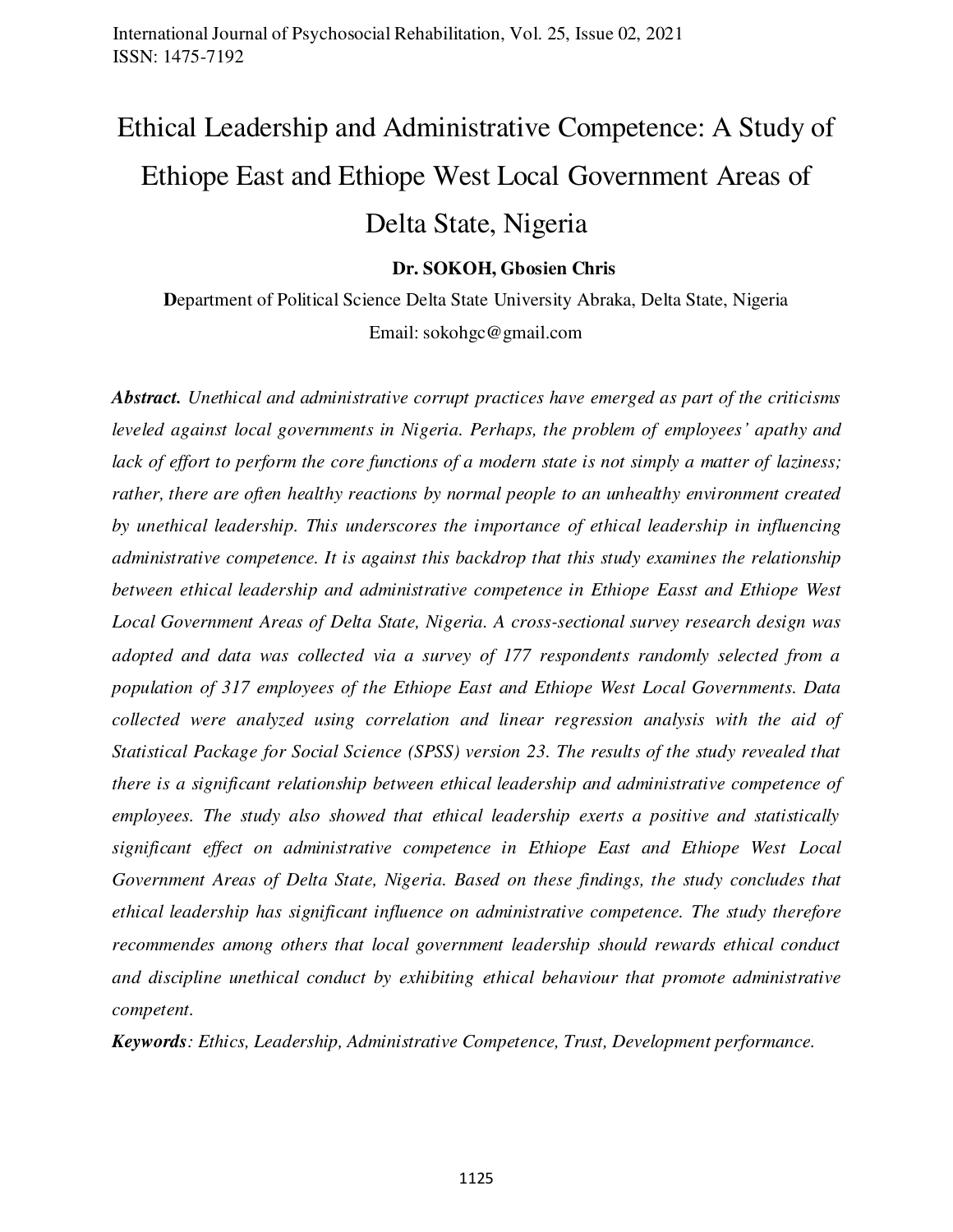### **INTRODUCTION**

Ethics is concerned with the moral principles that determine what is right or wrong conduct. Determination of what is right or wrong behaviour is not an easy task as such, the task is complicated by the fact that the criterion of judging what is right or wrong is neither absolute nor universal, but varies, depending on the person, place and time. If this be the case, why do we need ethics in our workplace and even as an administrator? (1) it promotes administrative competent, (2) it help administrator to arrive at decisions more quickly, (3) it leads to more consistency in decision-making, (4) it can reveal the value dimension of a decision that would otherwise seem value free and (5) it makes more reflective judgments one that can be defended in public. Bok, 1990 cited in Cheteniand Shindika (2017:5) affirmed that "before the Second World Ward, strengthening and building the character of students through moral education was considered an important aspect in one's intellectual life, but the idea had faded in public administration in a society that increasingly encouraged tolerance rather than commitment to a single set of moral guidelines that promote administrative competent". Also, Menzel (1997:520) posits that "education in ethics had helped public officials deal with challenges of moral issues at work. More importantly, ethical educators developed an awareness of ethical issues and cultivated an attitude of moral obligation and personal responsibility in pursuing a career in the public service". Thus, ethical behaviour to a large extent is a function of individual mental attitudes which he/she developed while working in a group and within a social system (e.g organization). The responsibility for developing the right attitudes and values for ethical behaviour rests primarily on the individual public servant who perceived his/her leader to use an ethical lens, makes ethical decisions, consider others' well-being when making decisions and treats other fairly, communicates the importance of ethics and holds others accountable for acting ethically (O'Connell & Bligh, 2009).

As a potential solution to corruption, incompetent and lack of moral values in organizations, a comprehensively discussed concept is ethical leadership (Cheteni&Shindika, 2017). According to Brown, Trevino and Harrison (2005:120), ethical leadership is "the demonstration of normatively appropriate conduct through personal actions and interpersonal relationships, and the promotion of such conduct to followers through two-way communication, reinforcement, and decision-making". Kanugo (2001:258) perceived ethical leadership as "a pressure exerted on officials to choose between the good and the bad, referred to as altruistic and egoistic motives.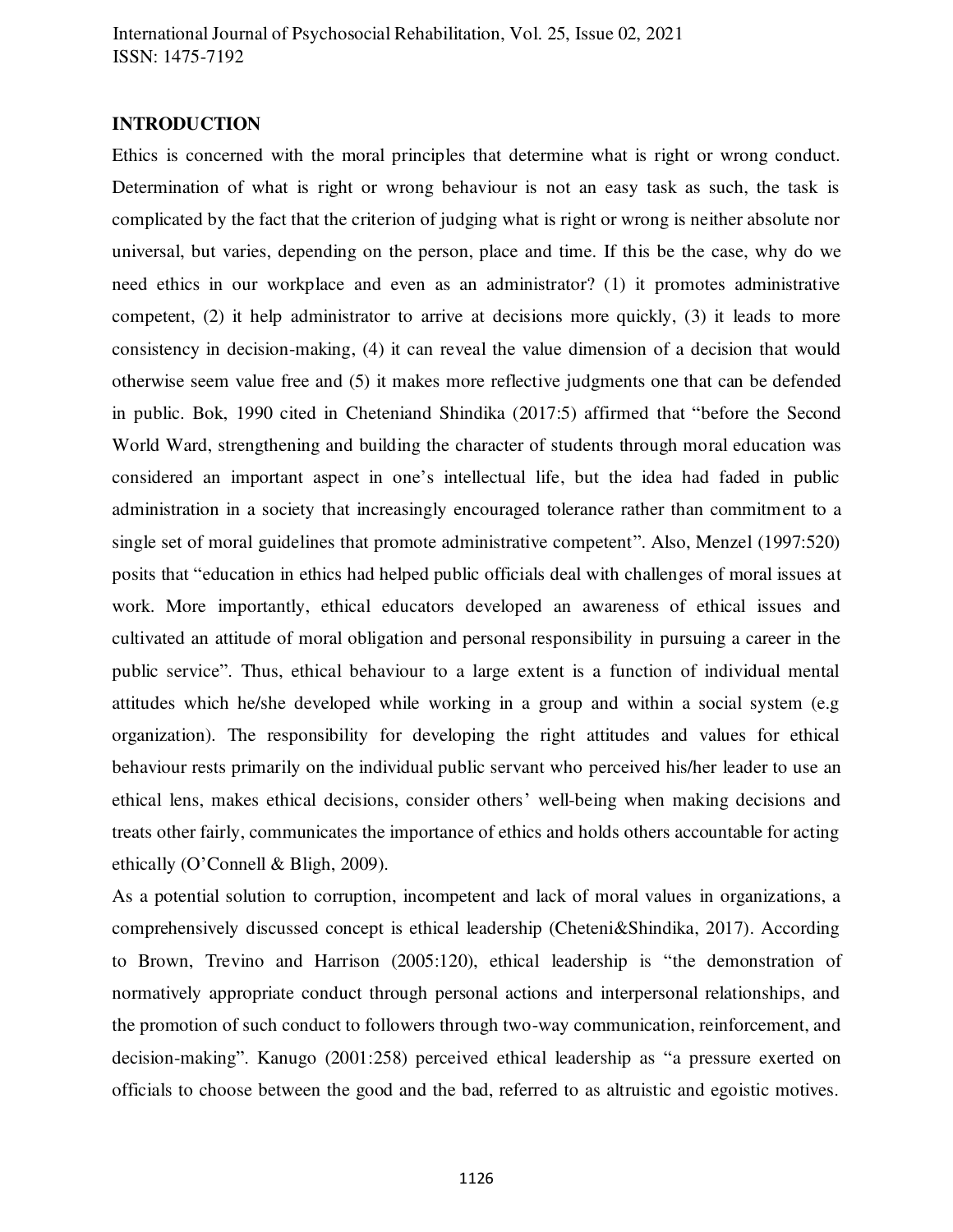Thus, leaders can improve development performance by influencing the competence and performance of their subordinates through ethical behaviours, such as expressing a convincing vision, leading by example, and the use of symbols, rituals, ceremonies and stories (Yukl, 2008). Thus, for leaders to be perceived as ethical leaders and to influence ethical related outcomes, subordinates must perceive them as attractive, credible and legitimate (Brown *et al*., 2005). In the view of Tannner, Brugger, Schie, Van and Lebherz (2010), the demonstration of ethical leadership in work settings increases the likelihood of administrative competent and commitment. This is because contemporary public administration needs competent public servants who area able to make sense of the ambiguity inherent in the job. Therefore, the important of ethical leadership in any organization, especially local government administration cannot be overemphasized.

Ethical leadership and its effect on administrative competence has been subject of discourse among public administrators and social scientists in the last two decades. But very insufficient number of studies in this area has been conducted in Nigeria and no recent study has been conducted to empirically examine the relationship and the effect of ethical leadership on administrative competence in the public service sector of Delta State. To bridge this knowledge gap, this study sought to examine the relationship and the effect of ethical leadership on administrative competence in Ethiope East and Ethiope West Local Government Areas of Delta State, Nigeria.

## **REVIEW OF RELATED LITERATURE**

## **Concept of Administrative Competence**

Administrative competence can be defined as the capacity of a state administration to perform the core functions of a modern state as well as create an enabling environment for the different actors in promoting development in a state (Adamolekun, 2006). That is, competent administration would be expected to ensure the continuity of the state or local government council, provide or facilitate the provision of quality service delivery and be accountable to both the political leadership of successive elected governments and the sovereign people. The critical importance of a competent administration in the discussion of the governance of a modern state can be illustrated by the fact that almost without exception, the incapacity of a state or local government administrators to ensure the continuity of the state or local government councils within the state is a strong evidence of a failing or failed state. Drawing on existing public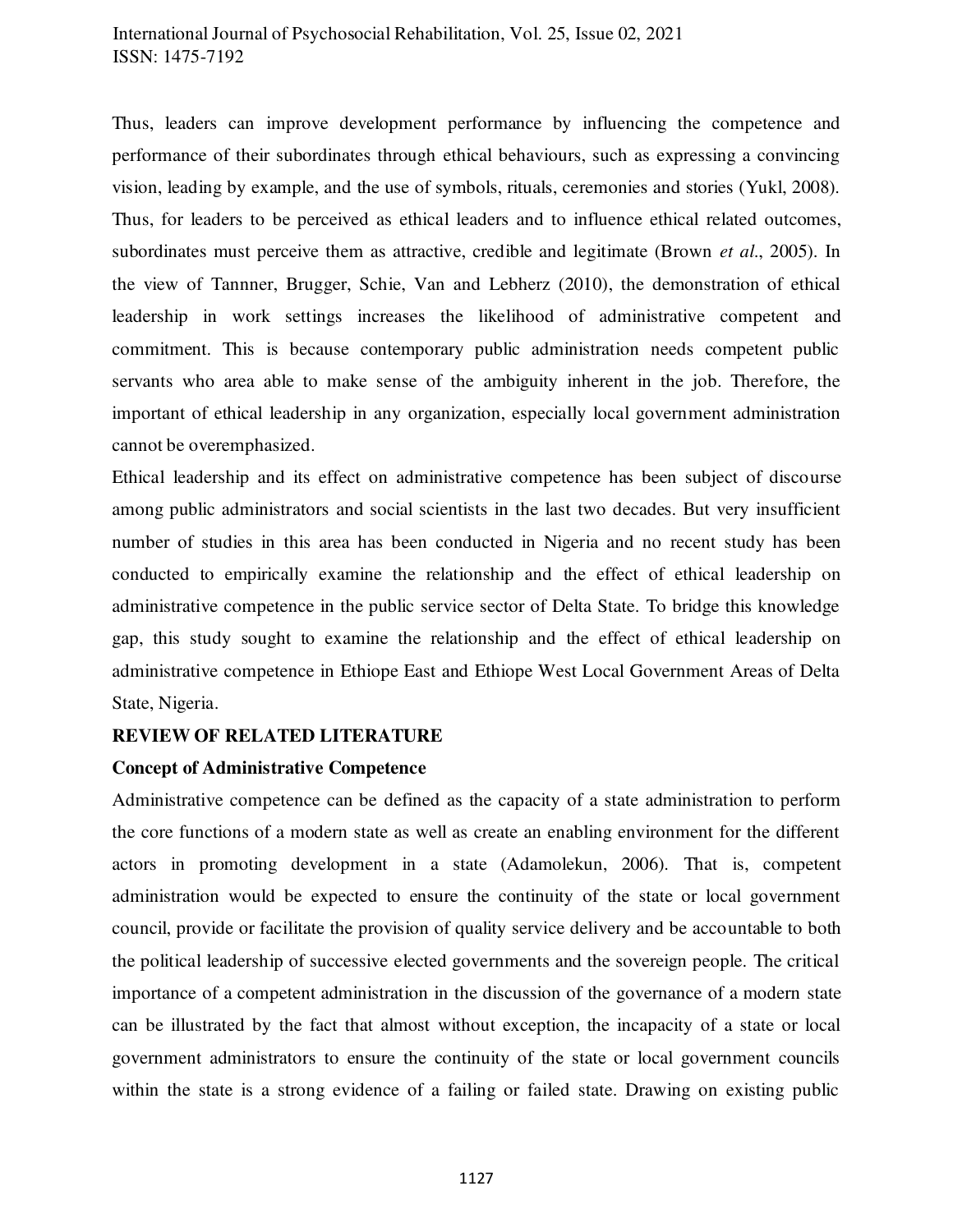administrative literature, there are six key factors widely acknowledge in discussing administrative competence. These are: (i) merit-based recruitment and promotion, (ii) administrative accountability (iii) strategies for budget management (iv) Communication and (vi) adaptability.

# **Efficient and Effective service Delivery**

The Primary purpose of a public service in a modern state is the delivery of quality public goods and services to the citizenry. The administrative machinery of the state or local government councils is expected to provide some services directly, others through partnerships with the private sector, non-governmental organizations or communities. Also, there is increasing emphasis on the need for the administration of a modern state to provide an enabling environment for private sectors and civil society organizations that seek to provide quality services to the public. Notwithstanding, the role of other actors in service delivery, the role of the governmental administrators is essential (Olowu, 1999). Thus, it is when a governmental administration is able to both deliver quality services, service as an enabler and credible partner of other actors that development performance is enhanced. To improve the quality of service delivery, a governmental administration could use a combination of the following methods: Surveys of selected public services, citizens' charters and programme evaluation (World Bank, 2004).

## **Merit-Based Recruitment and Promotion**

 Commitment to Meritocracy is almost always accompanied by an emphasis on professionalism and continuous learning for public officials. From Mandarin China to Modern France, a meritbased public service scores high in performing the core public functions of a state, all things being equal. However, in almost every modern state, there is a need to combine a commitment to meritocracy with ensuring some degree of representativeness. That is, taking into consideration gender, ethnicity, race and geography. In countries that have established public or civil service commissions are to serve, at least in theory, as merit protection institutions (Nigeria Constitution, 1999).

## **Administrative Accountability**

Administrative accountability refers to the responsiveness of appointed public officials to the elected political executive as well as to the public or the governed. Because of their permanency of tenure and expertise acquired in order to cope with the explosion in scientific and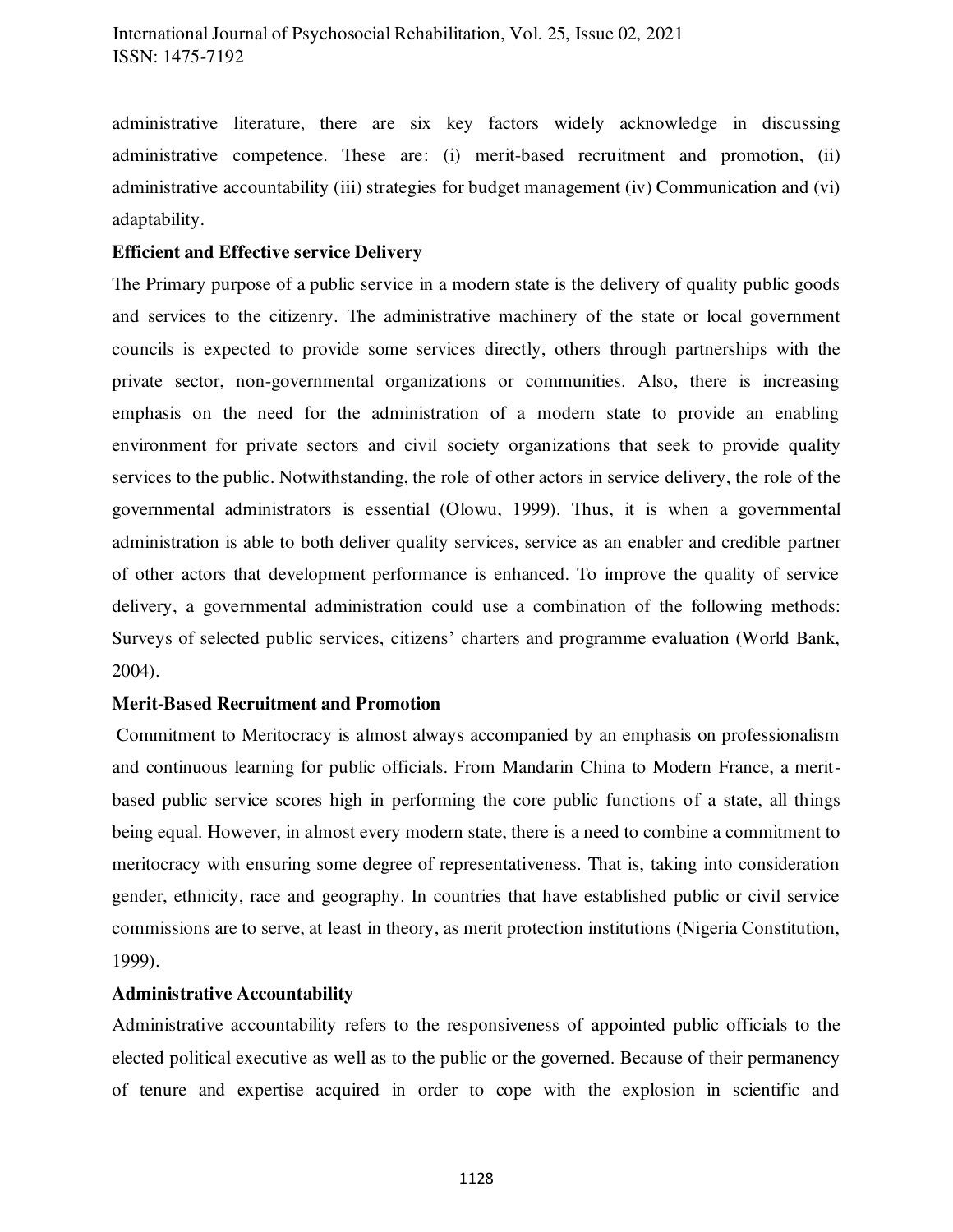technological knowledge, administrative officials are in a position of power vis-à-vis the layman politicians for the most part in the executive and legislative branches. The officials are also in a position of power vis-à-vis the citizens they are expected to serve; their activities cover a very large area of the citizens' life from cradle to the grave. And it is also the case that some of these officials could abuse their office for selfish ends. Example, for personal and family enrichment. To deal with these challenges, various measures are used, in varying combinations, to restrain and check the behaviour of administrative or appointed officials with a view to preventing the abuse of their positions of power. Some accountability or control measures are within the administrative machinery such as measures focused on financial management and procurement, and others are external such as judicial control, legislative oversight and the watchdog role of the media and civil society groups.In general, an unaccountable administration would tend to be corrupt and be a drag on development efforts while an accountable administration would tend to be relatively honest and development-oriented (Adamolekun, 2006).

### **Strategies for Budget Management**

This refers to the ability to accurately and thoroughly utilize office technology and to demonstrate practical knowledge of information management, e-mail management, budget process management and privacy protection issues administrative officials (Sacerdoti, El-Masry, Khandelwal& Yao, 2005).

# **Communication**

Communication in the context of this paper refers to clearly conveying and receiving of messages to meet the need of all. This involves listening, interpreting and delivery verbal, nonverbal, written and electronic messages. That is, demonstration of ability to provide explanation and/or options to resolve difficult or confrontational situations (Sarcerdofi*et al*., 2005).

## **Adaptability**

This refers to personal willingness and ability to work cooperatively and productively with others to achieve results and also adapt to change even when there is ambiguity and applies special techniques to manage situation involving state or change (North, 1990).

#### **Ethical Leadership**

Ethical behaviour and strong character are essential qualities which determines the credibility of a leader in giving meaningful influence (Piccolo, Greenbaum, Hartog&Folger, 2010; Putu, Ni, Desak& Made, 2017; Kang, 2019). According to Moreno (2010:98), ethical leader is "a person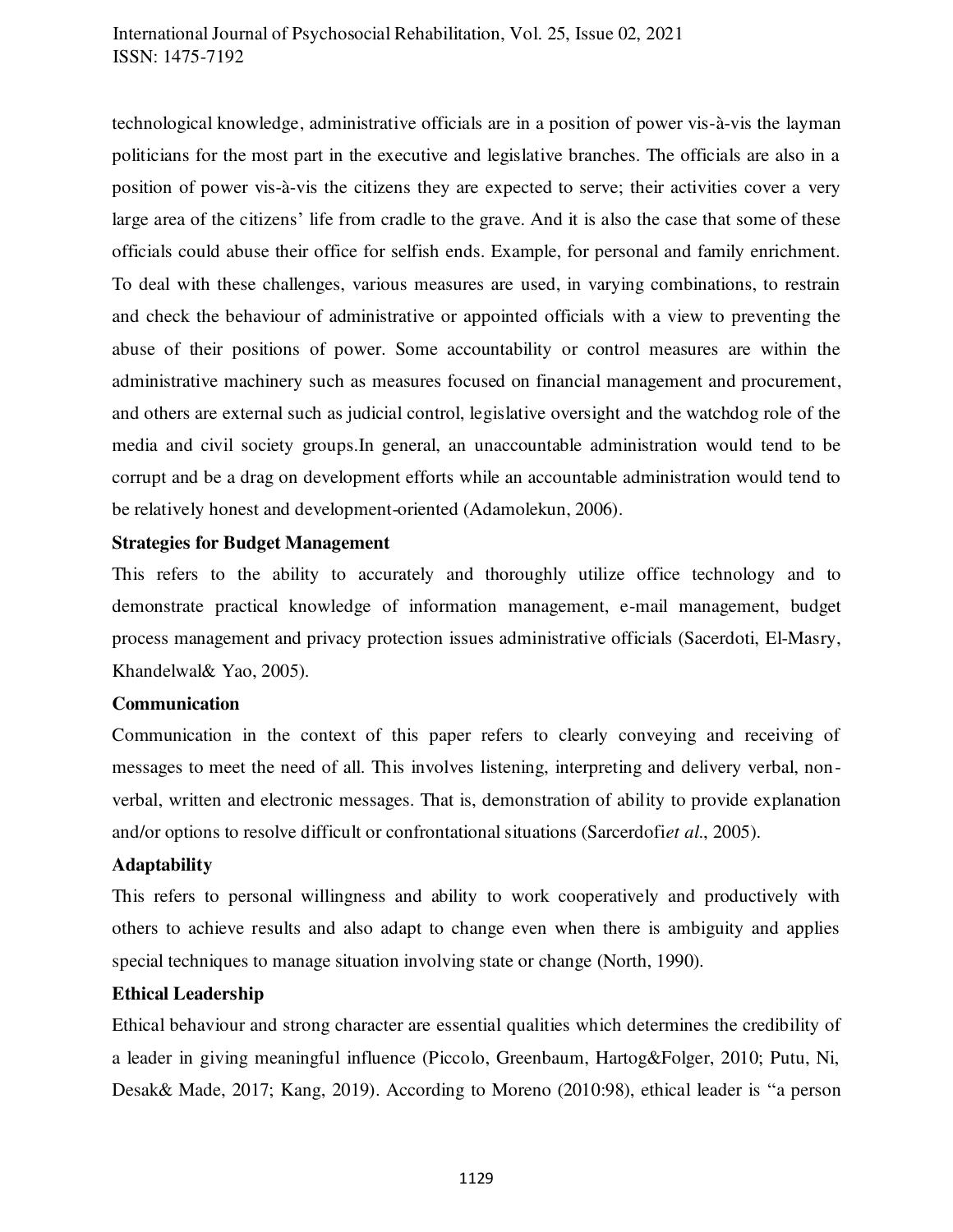who is consistent between words and actions.That is, ethical leaders are able to influence their subordinates by consistent behaviour and act in conformity with their words". Brown *et al.* (2005:120) defined ethical leadership as "the demonstration of normatively appropriate conduct through personal actions and interpersonal relationships and the promotion of such conduct to followers through two-way communication, reinforcement and decision-making". This definition suggests that ethical leader set example for subordinates and withstand any temptations. This support the assertion of the Freeman and Steward, 2006 cited in Bello (2010:230) who post that ethical leader is "a person with right values and strong characters that set examples for others and withstand temptations". Trevino, Brown and Hartman (2003) affirmed that ethical leaders are honest, open to novel ideas, trustworthy and strictly follow social norms, display ethical and values in their personal and professional lives.

Resick, Hanges, Dickson and Mitchelson (2006) identified six key attributes that characterized ethical leadership which include (i) ethical awareness, (ii) character and integrity, (iii) community/people-orientation, (iv) encouraging and empowering,(v) managing ethnical accountability and (vi) motivating. Similarly, O'Connell and Bligh (2009) identified the following nine attributes that characterized ethical leadership which include (1) consider others well-being when makings decisions and treats others fairly, (2) communicates the importance of ethics, (3) acts ethically or role models ethical behaviour, (4) holds others accountable for acting ethically, (5) uses an ethical lens, (6) gives priority to long-term decision-making (7) understand himself and those he work with (8) always involves in ethical decision-making and (9) offers training and support for subordinates on how to act ethically in the workplace. In a similar vein, Freeman and Stewart (2006) identified the following characteristics of ethical leaders to include but not limited to (a) take a charitable understanding of others values, (b) he/she on organizational success rather than on personal ego, (c) he/she create a living conversation about ethics, (d) make tough calls while being imaginative, (e) he/she find the best people and develop them, (f) he/she create stakeholder support and societal legitimacy and (g) he/she acts as the articulation and embodiment of the purpose and values of the organization.

## **Local Government Administration in Nigeria: An Overview**

The genesis of the local government system in Nigeria dates back to the pre-colonial era and the formative period of large-scale kingdoms and powerful empires in the country. The existence of provincial systems, which operated in Borno and Oyo empires as well as the emirates system of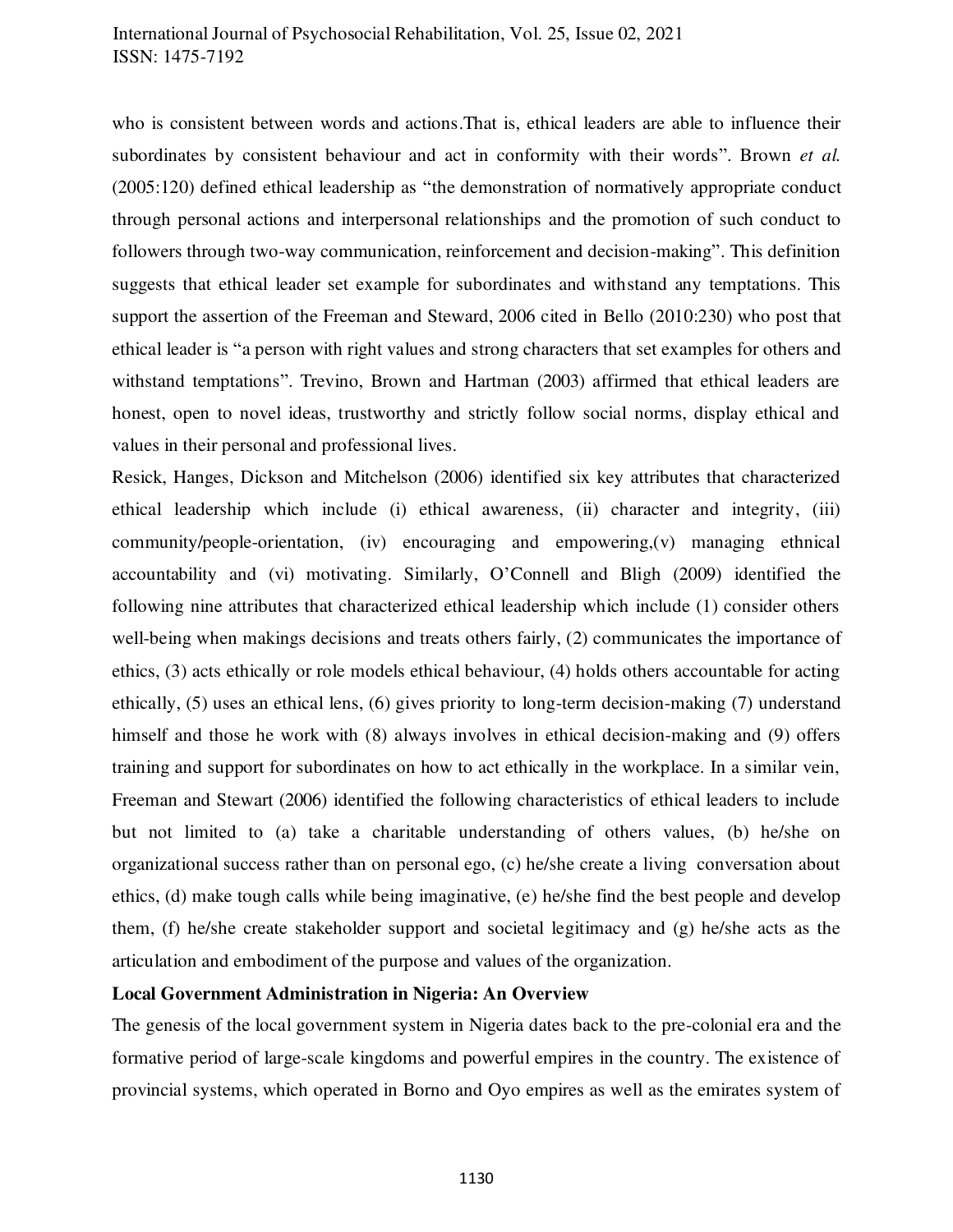Sokoto caliphate exhibited rudimentary conception of local government administration (Minna, 1993 cited in Ugwu, 2003). In these areas, there were smaller districts, villages and wards that were subject to the kingdom and emirates government. These smaller levels of government could be described as local government. A review of the history of local government in Nigeria shows that local governments across the country have a long episode of trial and error. All through history, local governments have attempted to reconcile participation of indigenous people in their own administration with the needs for an efficient delivery of external services.

The 1976 local government Reform Hand Book cited in Ugwu (2003:2), defines local government as "government at the local level exercised through representative councils established by law to exercise specific powers within defined areas. These powers should give the council substantial control over local affairs as well as the staff and institutional and financial powers to initiate and direct the provision of services and to determine and complement projects so as to complement the activities of the state and federal government in their areas, and to ensure, and through devolution of function to these councils and through the active participation of the people and their traditional institutions, that local initiatives and response to local needs and conditions are maximized. According to United Nations, 1980 cited in Ola (1984:7), local government is "a political division of a nation or (in federal system), state, which is constituted by law, and has substantial control of local affairs, including the powers to impose taxes or to exact labour for prescribed purposes. The governing body of such as entry is elected or otherwise locally selected". The Nigerian guideline for local government reform (1976) stipulated the following key functions of local government in Nigeria: (i) to facilitate the exercise of democratic self-government close to the local level of Nigerian societies, and to encourage initiate and leadership potential, (ii) to make appropriate services and development activities responsive to local wishes and initiatives by developing or delegating them to local representatives, (iii) to provide a two-way channel of communication between local communities and government and (iv) to mobilize human and materials resources through the involvement of members of the public in their local development.

In the context of this study, local government is defines as 'a government set up by a central authority or state government as a means of ensuring effective administration at the grass-root. In other words, a local government is a type of government that help either the central or state government to carry out effective administration of the country at the grass-root level. However,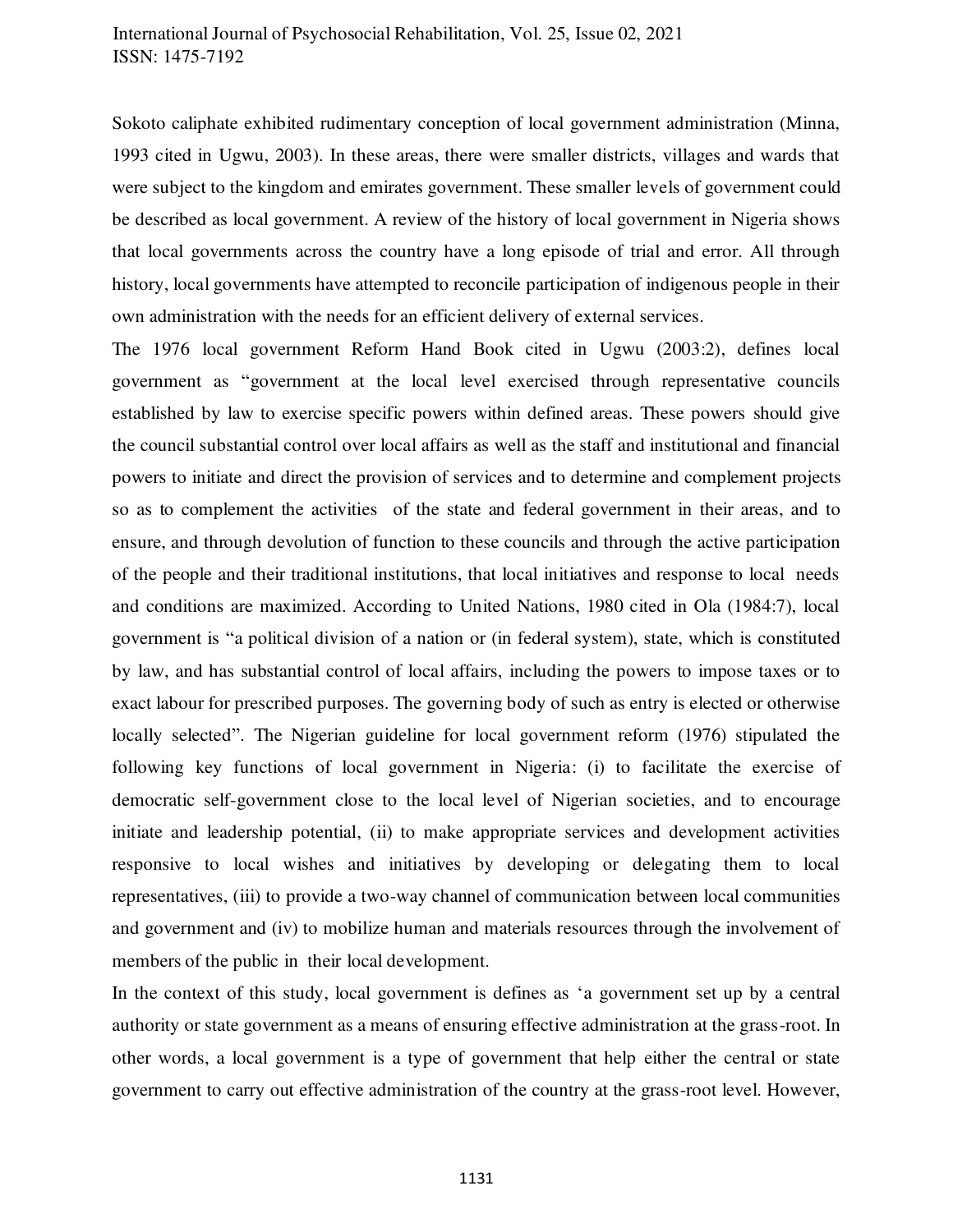for there to be effective administration and economic development in local governments, public administration at the local government level in Nigeria should be constructed not only as a managerial tool but also as a legitimate means for advancing the broader public concerns of equity and ethics.

Local government administration is one issue that has occupied a pride of place in the history of the Nigerian government and politics; being the link between the central (federal) and regional (state) governments and the local people. This is due to the significant role local governments' play in modern governance (Mukoro, 2019). According to king (1988:3) the local government unit is almost universally found in modern politics in both developed and developing nations. The local government continues to be a vital political issue. Unlike the other tiers of government can be adjudged as the most important tier of governance in Nigeria. This is based on the functions of this tier of government at the grass-roots. Apart from being the closest to the people, its functionaries are readily known and can easily relate and identify with the people (Mukoro, 2019).

## **Ethical Leadership and Administrative Competence**

Ethics is a must for local government administrators. According to Rosenbloom, 1989 cited in Haz (2011:2793), ethics can be "considered as a form of self-accountability or an 'inner check' of the conduct of public administrators". Thus, public service ethics encompasses a broad range of principles and values. According to the United Nations Department of Economic and Social Affairs, 1999 cited in Haz (2011:2793), these include "objectivity, impartiality, fairness, sensitivity, compassion, responsivenessand integrity, selfless devotion to duty, accountability, transparency and protection of public interest. Ethical delemmas generally take place around administrative discretion, corruption, accountability, nepotism, interest group pressure, information secrecy, and policy complicacies" public servants have to exercise administrative discretion while performing their duties. However, public trust on the government depends on the manner through which these duties are carried out. Therefore, it is crucial to maintain ethical standards in the implementation of government functions. Ethical leadership has considerable effect on the enhancement of overall ethics in the public service (Hyka-Ekins, 2001). By exhibiting ethical behaviours, leaders in public sector inspire their followers to engage in what is right, good and just. This approach helps in elevating the moral awareness of the followers leading to a highly motivated workforce, high rate of job satisfaction, self-actualization and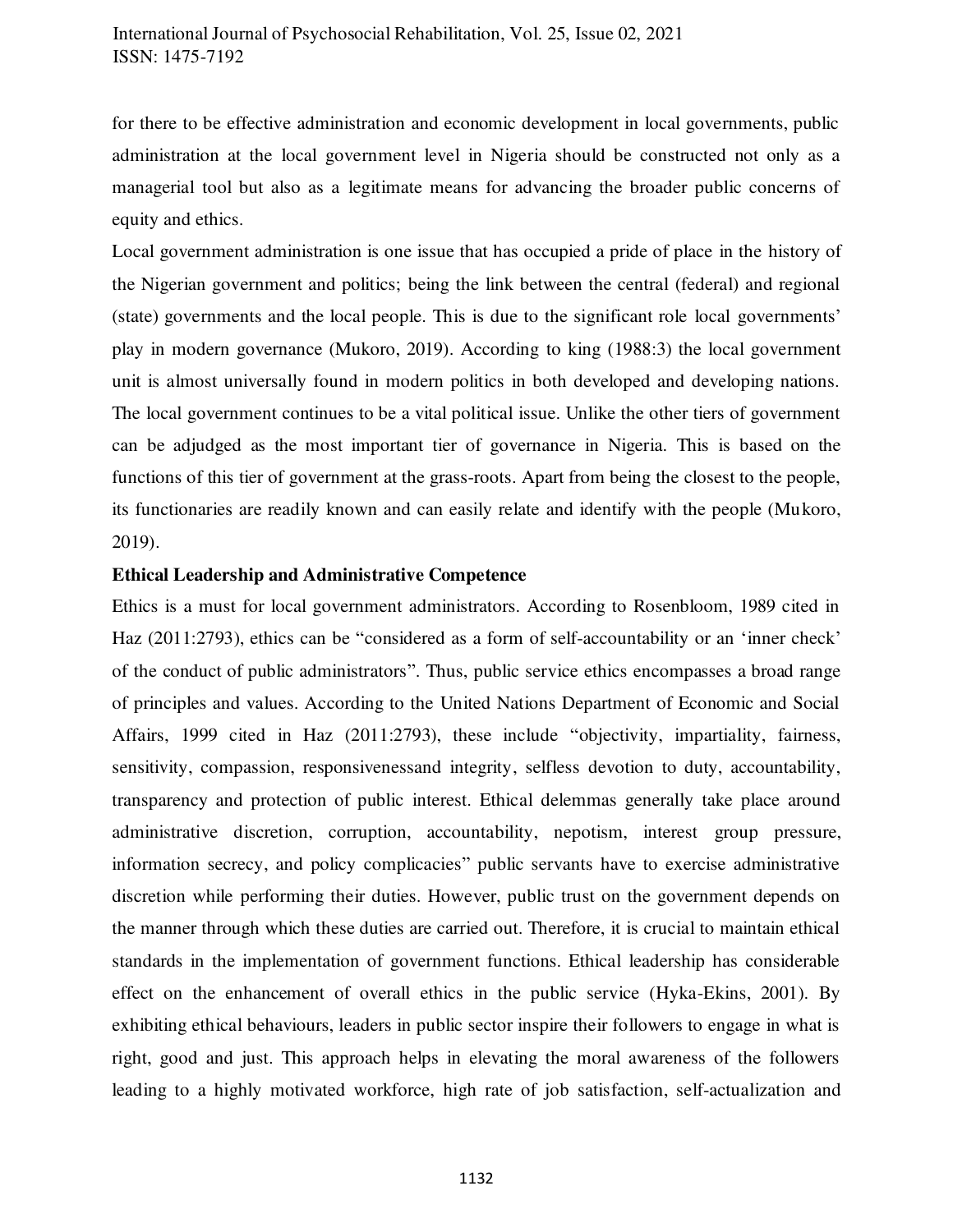increased effective service delivery. The primary role of this trajectory is to enhance the spirit of competence coupled with ethnical decision-making process that drives the public interest and societal expectations (Neubert, WU & Roberts, 2013; Atiya, Nasir &Schebaib, 2015).

Katz (2009) affirmed that ethical leadership is strongly associated with administrative competence in public service. A study by Toor and Ofori (2009) revealed that ethical leadership play a mediating role in the relationship between employee outcomes (employee's job satisfaction, job commitment and competence, and job performance and organizational culture. The study shows that ethical leadership is more likely to bring about leader's effectiveness, willingness of employees to put in extra efforts to achieve organizational goals and objectives, employees' job satisfaction and an atmosphere for ethical leadership to flourish which ultimately lead to increased administrative competence, job performance and public trust. Thus, studies have shown that greater trust exists in organizations when employees perceived an organizational climate as ethical. Trust within public sector organization can contribute to creating greater efficiencies in relationship between leaders and their subordinates (Hart, 2001; Resick, Martin, Keating, Dickson, Kwan &Peng, 2011; Atiya et al., 2015). Ethical leadership is associated with positive influence on administrative competent (Haq, 2011; Cheteni&Shindika, 2017), intrinsic motivation (Piccolo *et al*., (2010), employee willing to report problems (Brown *et al*., 2005), job responses (Agbim, 2018; Grigoropoulos, 2019), positive influence on job performance and commitment (Saeed, Shakeel&Lodhi, 2013; Shafique, Kalyal& Ahmed, 2018) and employee's self-efficiency (Stacey, 2013).

## **Theoretical Framework**

While there are several theories which might prove appropriate for a discourse of this nature, the social learning theory present us with heuristic tool for interrogating the central issue of this study. Based upon the work of Bandura (1977), the social learning theory rests on the assumption that through the experience and observation of others, employees can learn the standard norms of proper behaviour that elevates their effective organizational commitment and competence. The social learning theory focuses on the antecedents and the outcomes of ethical leadership (Bandura, 1977). It suggests that ethical leaders can be role models who are attractive and legitimate in the workplace. In learning a standard norms of proper behavior, employees emulate their attitudes, especially those who are seen to be attractive, sincere, open and honest (Brown *et al*., 2005). Therefore, as a role model, leaders who have integrity and set high ethical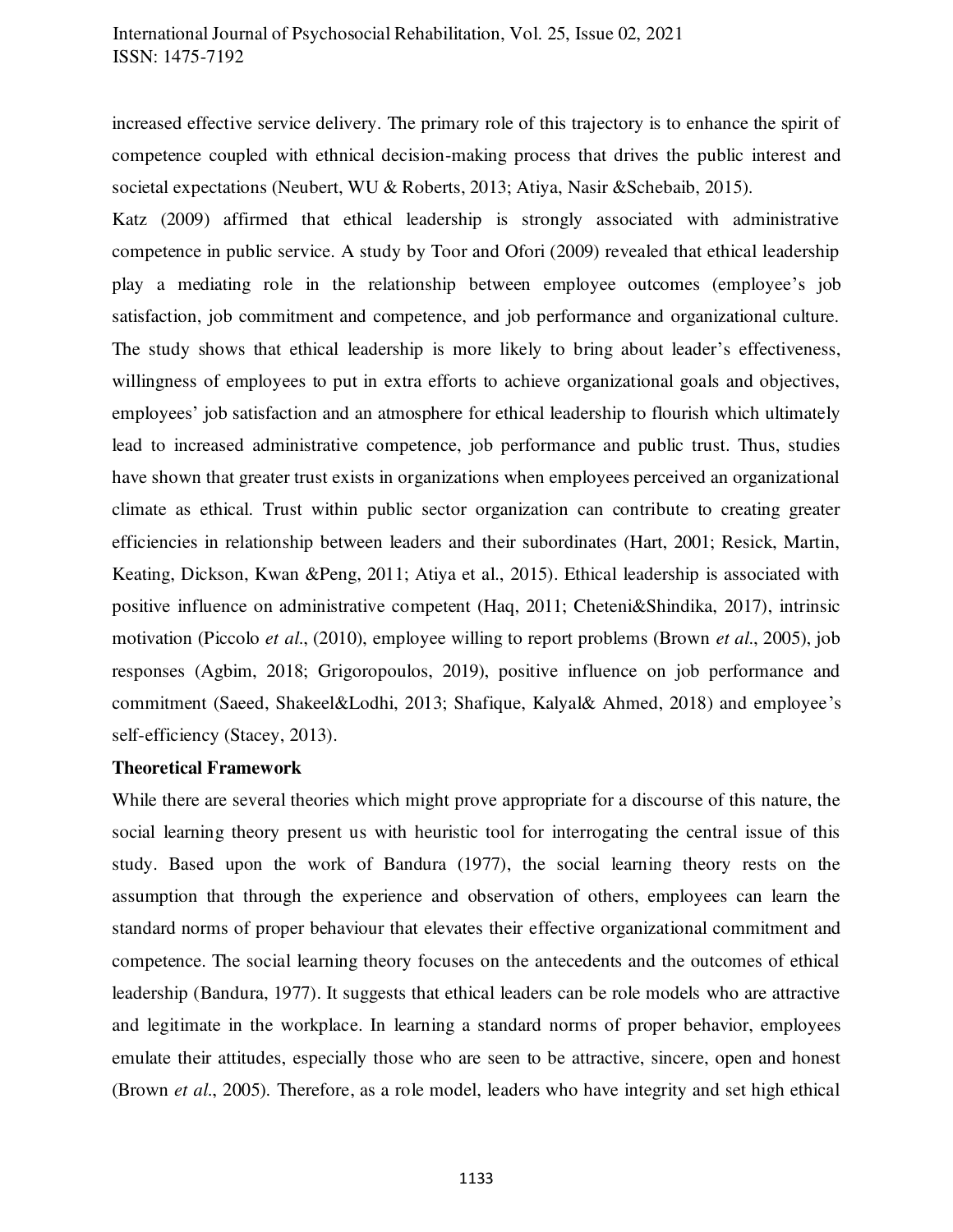standards for themselves and their workforce are attractive and credible which create an ethically friendly work environment and empowered people (employees) to believe in their ability (administrative competence) to their job (Brown & Trevino, 2006). The relevance of the social learning theory to this study is based on its ability to justify that ethical leaders influence their workforce to learn their behaviours which promote employees' competence and increase their self-efficacy to maximize their work potential.

In line with the literature review, the following objectives and null hypothesis were formulated for this study

# **Objectives of the Study**

- i. To examine the relationship between ethical leadership and administrative competence in Ethiope East and Ethiope West local government areas of Delta State, Nigeria.
- ii. To assess the effect of ethical leadership on administrative competence in Ethiope East and Ethiope West local government areas of Delta State, Nigeria.

# **Hypotheses of the Study**

The following null hypotheses were formulated for testing:

**H1:** There is no significant relationship between ethical leadership and administrative competence in Ethiope East and Ethiope West Local government areas of Delta State, Nigeria.

**H2:** Ethical leadership does not have a significant effect on administrative compete4nce in Ethiope East and Ethiope West local government areas of Delta State, Nigeria.

# **METHODOLOGY**

This study adopted a cross-sectional survey research design. The study units for data generation were employees in Ethiope East and Ethiope West local government areas of Delta State, Nigeria. A sample size of 177 were drawn from a population of 317 workforce using a population of 317 workforce using Taro Yamene's (1967) sampling formula. The formula was given thus:

$$
n = \frac{N}{1 + N (e)^2}
$$

Where:  $n =$  sample size

 $N = Target population (317)$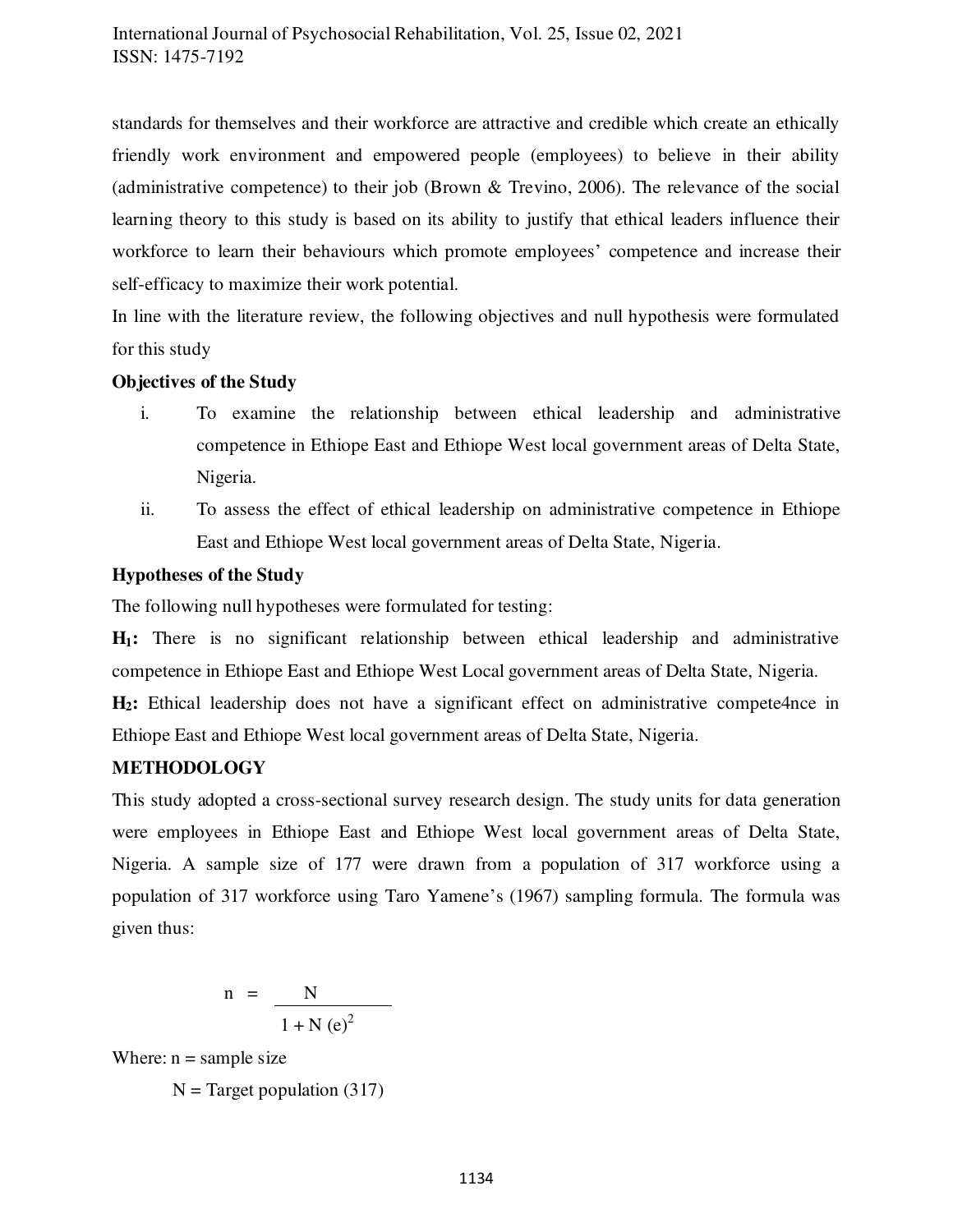# $E = level of significant (0.05 or 5\%).$

Out of the 177 copies of questionnaire administered, 153 were respondents, 82 were male employees and 71 were female employees. The research instrument used for this study was the structured questionnaire. This was a modified form of the research instrument used by Resick et al. (2006), was used to measure ethical leadership. Administrative competence scale was adopted from Gemora (2014). The items of measurement were rated on 5-points likert type scale which ranks respondents on a scale of (1) strongly agreed to (5) strongly disagreed. Crombach Alpha method was used to establish the internal consistency of the instrument as show in the table below.

#### **Table 1: Reliability Statistics of Scale**

| <b>Scale</b>                     | No of items | <b>Crombach's Alpha</b> |
|----------------------------------|-------------|-------------------------|
| <b>Ethical leadership</b>        |             | 0.793                   |
| <b>Administrative competence</b> |             | 0.826                   |

The results yield a coefficient of 0.793 and 0.826, which satisfied the general recommended research indicators (Crombarch, 1951). The questionnaire was also validated by experts in the faculty of social sciences. Hence, the researcher satisfied both reliability and validity of the instrument.

Data collected were analyzed using spearman's Rank correlation coefficient and linear regression analysis with the aid of statistical package for social science (SPSS) version 23.

# **Results**

| <b>Variables</b>          |                            | <b>Ethical</b> | Administrative |
|---------------------------|----------------------------|----------------|----------------|
|                           |                            | leadership     | competence     |
| <b>Ethical leadership</b> | Pearson Correlation sig. 1 |                | $0.769**$      |
|                           | $(2. \text{tailed})$       |                | 0.000          |
|                           | N                          | 153            | 153            |
| <b>Administrative</b>     | <b>Pearson Correlation</b> | $0.769**$      |                |
| Competence                | $Sig. (2-tailed)$          | 0.000          |                |
|                           | N                          | 153            | 153            |

## **Table 2: Correlation Matrix**

\*\* Correlation is significant at 0.01 levels (2-tailed)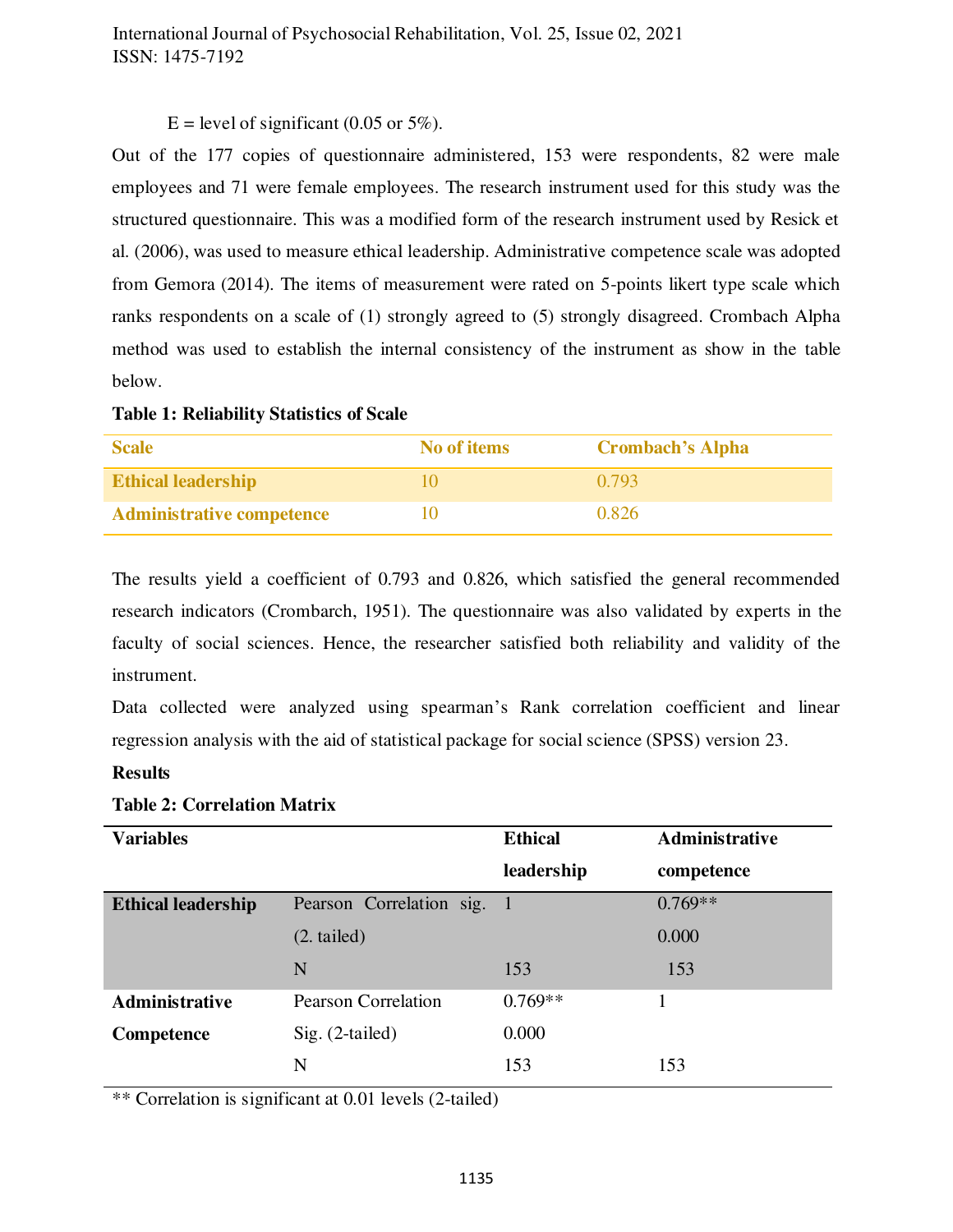Table 2 shows the correlation coefficient between ethical leadership and administrative competence. There exists a significant positive high correlation between the independent (ethical leadership) and dependent (administrative competence) variables ( $r = 0.769$ ,  $n = 153$ ,  $p \le 0.01$ ). This implies that ethical leadership has a positive and strong relationship with administrative competence. Therefore, the null hypothesis is rejected.

# **Linear Regression Analysis**

# **Table 3: Model Summary<sup>b</sup>**

| <b>Model</b> |       | D-   | $Adj-R^2$ | <b>Std. Error of the estimate</b> |
|--------------|-------|------|-----------|-----------------------------------|
|              | 0.713 | 1655 | 0.5404    | 0.293                             |

- a. Predictors (Constant), ethical leadership
- b. Dependent variable: Administrative competence Source: Authors computation, 2020

| <b>Model</b>     | <b>Sum</b> | of Df          | <b>Mean</b> | F. | Sig.               | <b>Remark</b> |
|------------------|------------|----------------|-------------|----|--------------------|---------------|
|                  | square     |                |             |    |                    |               |
| Regression 9.837 |            | $\overline{2}$ | 4.547       |    | $19.369$ $0.000^b$ | Sig.          |
| Residual         | 5.792      | 149            |             |    |                    |               |
| Total            | 15.629     | 151            |             |    |                    |               |

# **Table 4: ANOVA<sup>a</sup>**

- a. Dependent variable: administrative competence
- b. Predictors: (constant), ethical leadership
- Source: Author's computation, 2020

The linear regression results show  $(R^2)$  value of 0.655 which revealed that ethical leadership independently accounted for 65.5% of the variation in administration competence in Ethiope East and Ethiope West local government areas of Delta State, Nigeria. The F. statistics of 19.369 revealed that the model is statistically significant at 0.05 significant levels. Therefore, the null hypothesis is rejected. Thus, ethical leadership has a significant influence on administrative competence.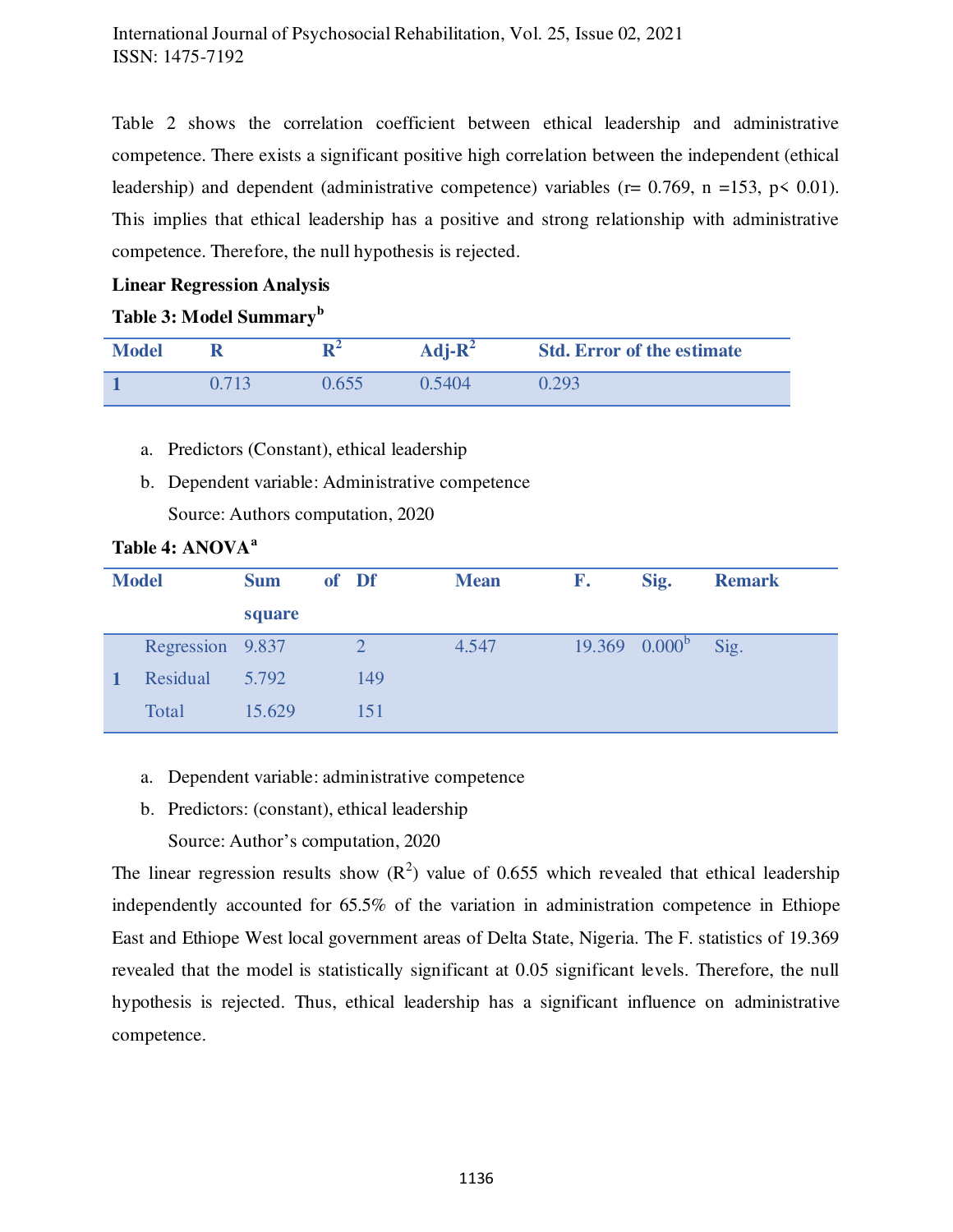#### **DISCUSSION OF RESULTS**

With respect to the first hypothesis, the study found that ethical leadership have strong and positive relationship with administrative competence in Ethiope East and Ethiope West local government area of Delta State, Nigeria. This finding is in agreement with previous studies (Haq, 2011; Cheteni&Shindika, 2017; Jatz, 2009). Also, based on the results of linear regression analysis, ethical leadership has significant explained 65.5% of variation in administrative competence in Ethiope East and Ethiope West local government areas of Delta State, Nigeria. Thus, the study have shown that ethical leadership exerts a positive and statistically significant effect on administrative competence. This finding is in agreement with the views of Hejka-Ekins (2001); Haz (2011); Neubert et al. (2013) and Atiya et al. (2015), that ethical leadership has considerable effect on the enhancement of overall ethics in the public service which promote the spirit of competence coupled with ethical decision-making process that drives the public interest and societal expectations.

#### **CONCLUSION AND RECOMMENDATIONS**

The study have revealed through its perceived findings that ethical leadership have a strong and positive relationship with administrative competence and that ethical leadership has a positive effect on administrative competence in Ethiope East and Ethiope West local government areas of Delta State, Nigeria. Based on the findings of this study, it isconcludes that ethical leadership has a significant positive influence on administrative competence. From the findings and conclusion reached in this study, the following recommendations were made to ensure administrative competence of workforce in public and private sector:

- 1. Local government leadership should reward ethical conduct and discipline unethical conduct by exhibiting ethical behaviour that promote administrative competence.
- 2. Organizational leaders especially in public sector should strive to hire ethical people. They should focus on ethical skills along with the technical skills in recruitment process. Information on potential employee ethical behaviour can be obtained from resumes, reference checks, integrity test and background checks.
- 3. Unethical behaviour such as favouritism, nepotism, seeking pressure by using official position, leaking or misusing government information or misusing organization's property for personal gain should be avoided by leaders. This will go a long way to help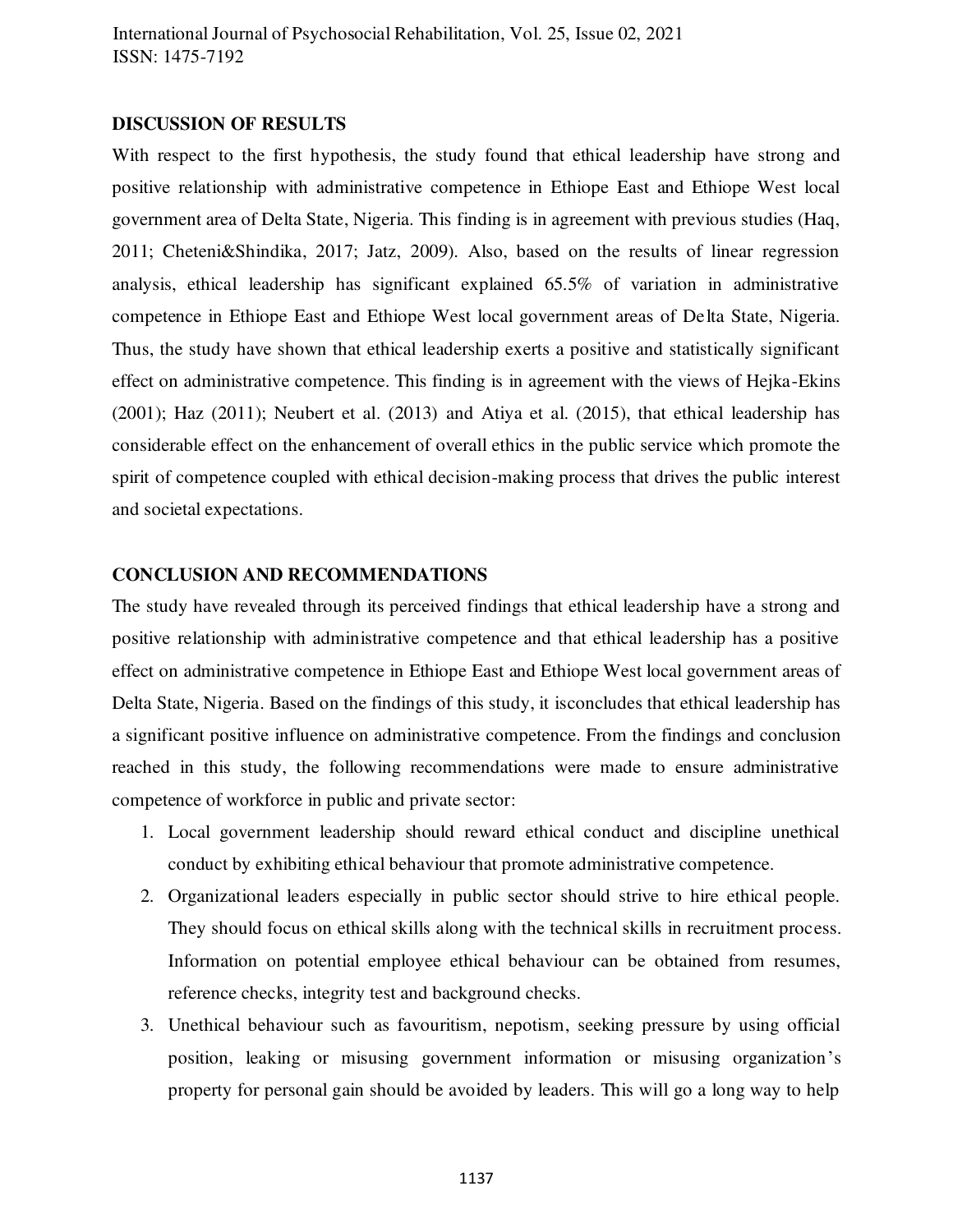followers develops the right mental attitudes while working in a group and within a social system.

4. Leadership should refrain from unethical behaviour that undermine employees' competence such as bribery, bureaucratic corruption, manipulation in purchase of machinery, property, equipment and services especially in public sector organizations.

#### **REFERENCES**

- Adamolekun, L. (2006). *The political fundamentals of development*. Benin City: Igbenedion University Press.
- Atiya, A., Naser, N. A., &Shebaib, F. T. (2015). Ethical leadership: The effect on employees. *International Journal of Business and Managemen*t 10(3), 108-116.
- Bandura, A. (1977). *Social learning theory*. Englewood Cliffs, NJ: Pretence-Hall.
- Bello, S. M. (2010). Impact of ethical leadership on employee job performance. *International Journal of Business and Social Scienc*e, 2(11), 228-236.
- Brown, M. E. & Trevino, L. K. (2006). Ethical leadership: A review and future direction.*Leadership Quarterly*, 17(6), 595-616.
- Brown, M. E., Trevirno, L. K., & Harrison, D. A. (2005). Ethical leadership: A social learning perspective for construct development and testing. *Organizational Behaviourand Human Decision Processes,* 97, 117-134.
- Cheteni, P., &Shindika, E. S. (2017). Ethical leadership in South African and Botswana. *Brazilian Administration Review*, 14(2), 1019.
- Constitution of the Federal Republic of Nigeria (1999). *Local government administration*. Lagos: Constitution Report.
- Crombach, L. J. (1951). Coefficient alpha and internal structure of tests. *Psychometrician*, 16(3), 297-334.
- Freeman, R. E., & Stewart, L. (2006). *Developing ethical leadership: A bridge paper of business roundtable*. London: Institute for corporate Ethics.
- Gemora, R. B. (2014).Influence of interpersonal relationship on the administrative and teaching performance among faculty administrators. *Asia pacific Journal of Education, Arts and Sciences*, 1(3), 35-39.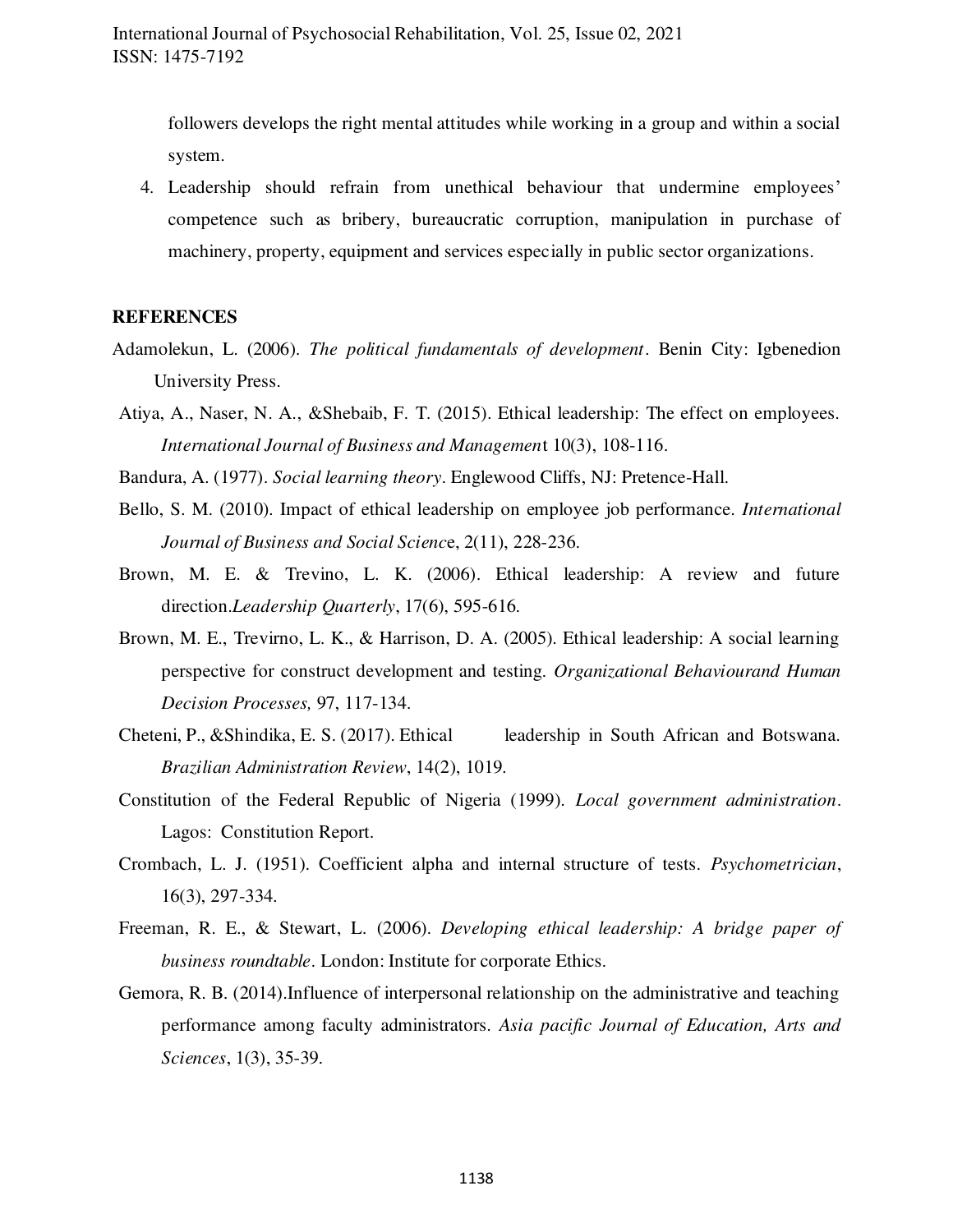- Haq, S. (2011). Ethics and leadership skills in the public service.*Procedia Social and BehaviouralSciences*, 15, 2792-2796.
- Hart, D. K. (2001). Administration and the ethics of virtue. T. L. Copper (ed). *Handbook of administrative ethical*. New York: Mercel Dekker Inc.
- Hejka-Ekins, A. (2001). Ethics in in-service training. In T. L. Cooper (ed). *Handbook of administrative ethics*. New York: Mercel Dekker Inc.
- Kang, S. (2019). Sustainable influence of ethical leadership on work performance: Empirical study of multinational enterprise in South Korea. *Sustainability*, 11, 1-17.
- Kanungo, R. N. (2001). Ethical values of transactional and transformational leaders. *CanadianJournal of Administrative Science*, 18*Political Science & Politics,* (4), 257-265.
- King, M. C. (1988). *Localism and nation-building*. Ibadan: Spectrum Books Ltd.
- Menzel, D. C. (1997). Teaching ethics and values: A survey of gratitude public affairs and administration programs in the U. S. 3093), 518-524.
- Moreno, C. M. (2010). An approach to ethical communication from the point of view of management responsibilities. *Journal of Applied Ethics* 1, 97-108.
- Mukoro, A. 92019). *Public administration practice and theory in Nigeria*. Ibadan: Ababa Press Ltd.
- Neubert, M., Wu. C., & Roberts, J. (2013). The influence of ethical leadership and regularly focus on employee outcomes. *Business Ethics Quarterly,* 23(2), 269-296.
- North, D. (1990). *Institutional change and economic performance.* Cambridge: Cambridge University Press.
- O'Connell, W., & Bligh, M. (2009). Emergency from ethical scandal: can corruption really have a happy ending? *Leadership Quarterly*, 5(2), 213-235.
- Ola, R. F. (1984). *Local administration in Nigeria*. London: Kegan Paul International.
- Olowu, D. (1999). Public service delivery. In L. Adamolekun (ed). *Public administration in Africa: Main Issues and selected country studies*. Boulder: Westview Press.
- Picolo, F. R., Greenbaum, R. Hartog, D. N. &Folger, R. (2010). The relationship between ethical leadership and core job characteristics. *Journal of Organizational Behaviour*, 31, 259-278.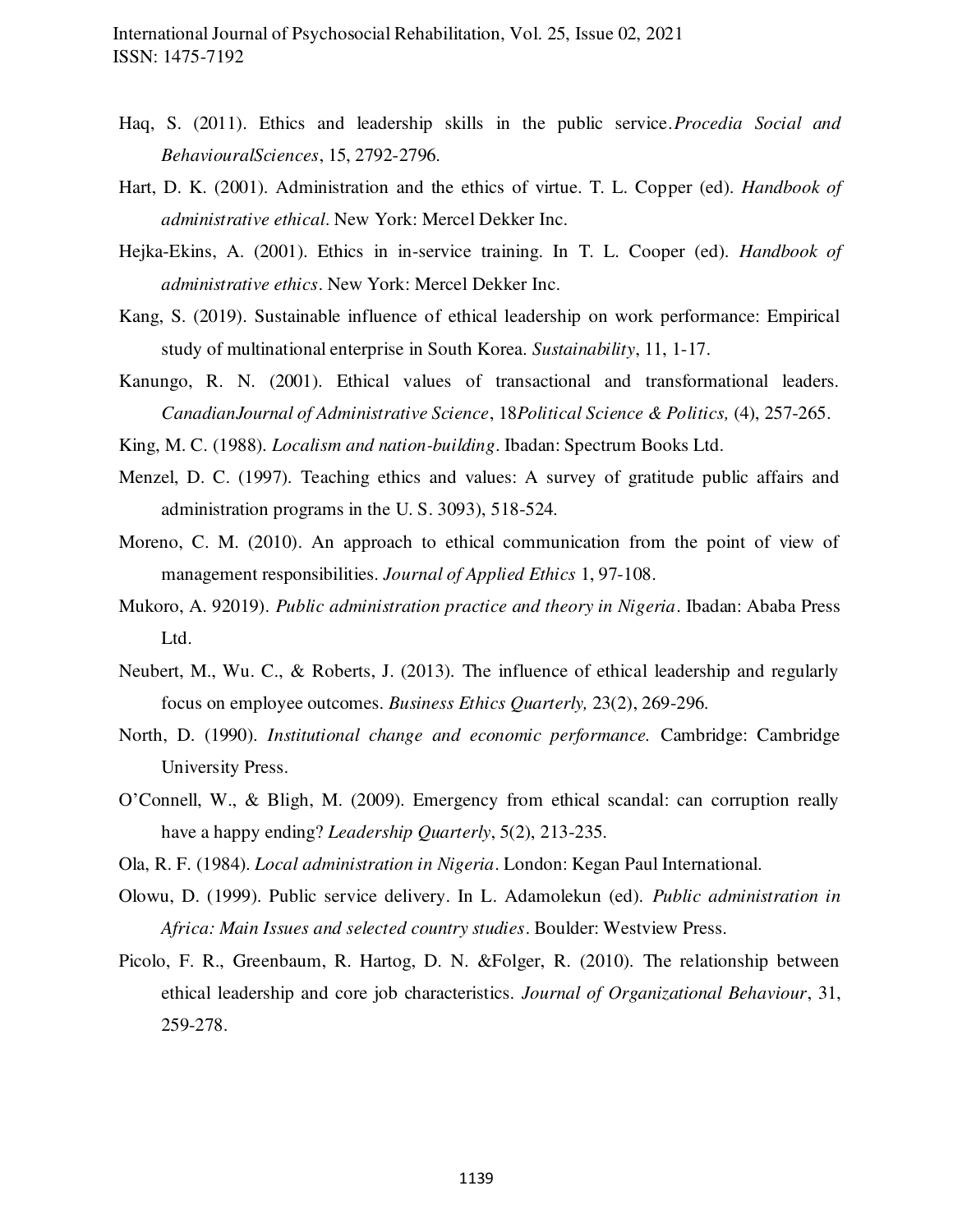- Putu, I. A. W. S., Ni, N. Y., Desak, K. S., & Made, S. (2017). The influence of ethical leadership on employee performance through employee engagement. *IOSR Journal of Humanities and Social Science*, 22(12), 4-10.
- Reseick, C. J., Martin, G. S. Keating, M. A., Dickson, M. W., Kwan, H. K., & Deng, C. (2011). What ethical leadership means to me: Asian, American and European perspectives. J*ournal of Business Ethics*, 101(3), 435-457.
- Resick, C. J., Hanges, P. J., Dickson, M. W., &Mitchelson, J. K. (2006). A cross-cultural examination of the endorsement of ethical leadership. *Journal of Business Ethi*cs, 63(4), 345-359.
- Sacerdoti, E., El-Masry, G. Khandelwal, P., & Yao, Y. (2005). *Challenges of sustained growth.* Washington, D. C.: International Monetary
- Saeed, R., Shakeel, M., &Lodhi, R. N. (2013). Ethical behaviour and employees job performance in education sector of Pakistan. *Middle-East Journal of Scientific Research*, 18(4), 524- 529.
- Shafigue, I. Kalyar, M. N., & Ahmad, B. (2018). The nexus of ethical leadership, job performance, and turnover intention: The mediating role of job satisfaction. *Interdisciplinary Description of Complex System*, 16(1), 71-87.
- Stacey, D. R. (2003). *Strategic management and organizational dynamics*. London: Prentice-Hall.
- Tanner, C. Brugger, A., Schie, S., Van, T., % Lebherz, C. (2010). Actions speak louder than words. *Journal of Psychology*, 218(4) 225-233.
- Torr, S. &Ofori, G. (2009). Ethical leadership: Examining the relationships with full range leadership model, employee outcomes and organizational culture*. Journal of Business Ethics*, 90, 533-547.
- Trevino, L. K., Brown, M. E., & Hartman, L. P. (2003). A qualitative investigation of perceived executive ethical leadership: Perceptions from inside and outside the executive suite. *Human Relations*, 56(1), 5-37.
- Ugwu, S. C. (2003). *Issues in Local government and urban administration in Nigeria*. Enugu: Academic Printing Press.
- World Bank (2004). *Making services work for poor people*. Nigeria: Word Bank Development Report.